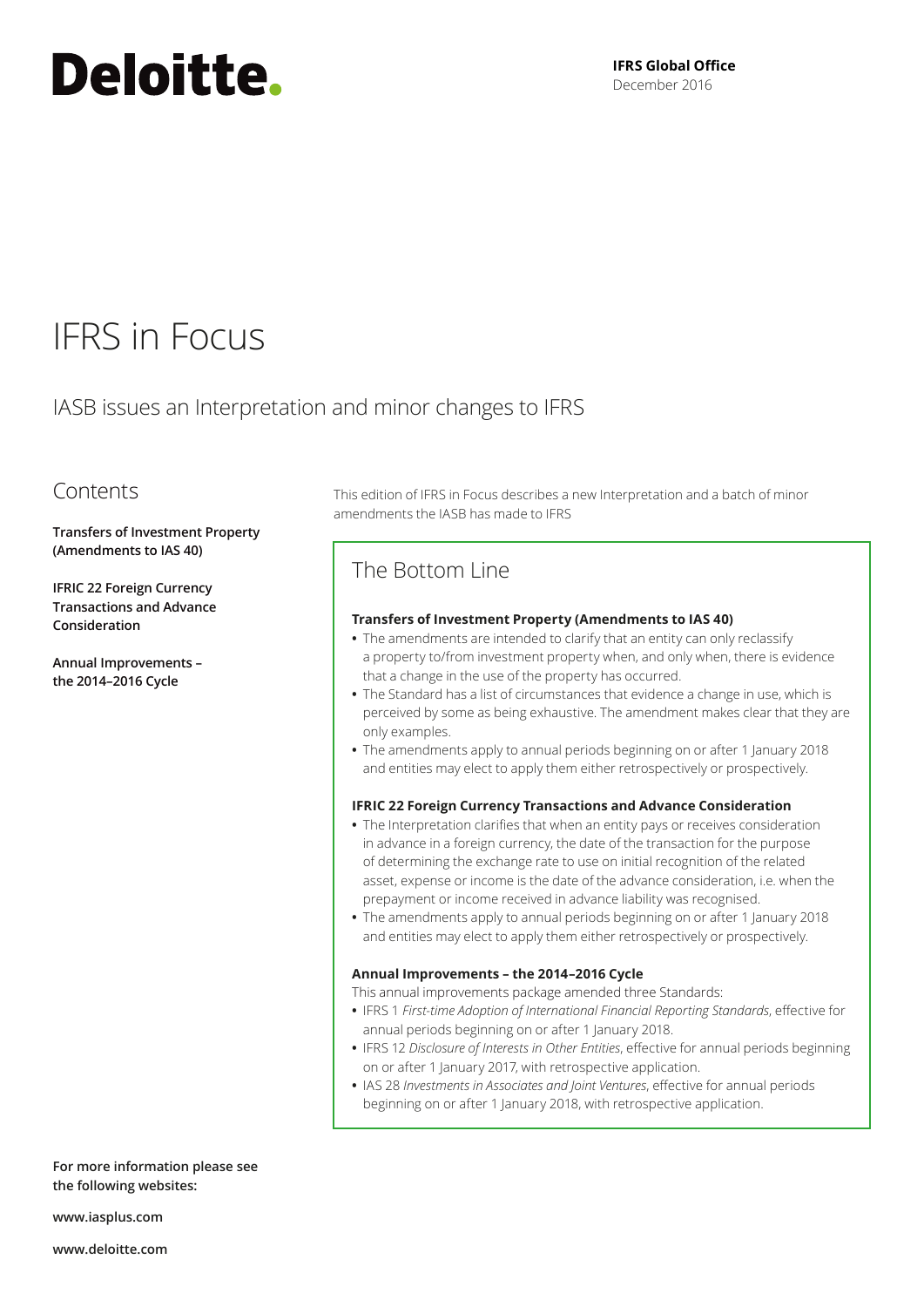#### **Transfers of Investment Property (Amendments to IAS 40)**

#### **Background**

Paragraph 57(a) to (d) of IAS 40 requires transfers to, or from, investment property when, and only when, there is a change in use of property supported by evidence. The Board observed that the words 'when, and only when' and 'supported by evidence' suggest that the circumstances listed in that paragraph are exhaustive. This is precluding some entities from transferring a property to, or from, investment property in other instances even when there is evidence of a change in use.

#### **The amendments**

The Board has amended IAS 40.57 to reflect the principle that a change in use would involve: (a) an assessment of whether a property meets, or has ceased to meet, the definition of investment property; and (b) supporting evidence that a change in use has occurred.

#### **Observation**

Applying this principle, an entity would transfer a property under construction or development (which could be classified as inventories or property, plant and equipment) to or from investment property when, and only when, there is a change in the use of such property, supported by evidence. The amendments do not provide any guidance on what constitutes substantive evidence of a change in use; instead, this is an area where management is required to apply professional judgement to assess whether facts and circumstances evidence such a change and whether the property, under the changed conditions, meets the definition of an investment property.

The Board retained the words 'when, and only when' to emphasise that a transfer should be limited to situations in which a change in use has occurred. Nevertheless, the list of circumstances in IAS 40.57(a)–(d) has been recharacterised as a non-exhaustive list of examples to allow for other circumstances to be accounted as a transfer so long as that change is supported by appropriate evidence.

The amendments also emphasise that a change in management's intentions, alone, would not be enough to support a transfer of property. An entity must have taken observable actions to support such a change.

#### **Observation**

The Board has made other subtle changes to paragraph 57(a) and (d) of IAS 40 to include 'commencement of development with a view to owner-occupation' and to refer to 'inception' of an operating lease (as the construction of the related property might not be complete at that point) respectively, in order to indicate that a change in use can occur not only for completed properties, but also for properties that are under construction or development.

#### **Effective date and transition requirements**

The Amendments to IAS 40 apply to annual reporting periods beginning on or after 1 January 2018. Earlier application is permitted.

Entities can apply the amendments either retrospectively (but only if this is possible without the use of hindsight), or prospectively. If an entity takes the prospective approach, it must apply the amendments to changes in use that occur on or after the beginning of the annual reporting period in which it first applies the amendments (the date of initial application). At the date of initial application, the entity reassesses the classification of all properties held at that date, and reclassifies properties as necessary to reflect the conditions that exist at that date.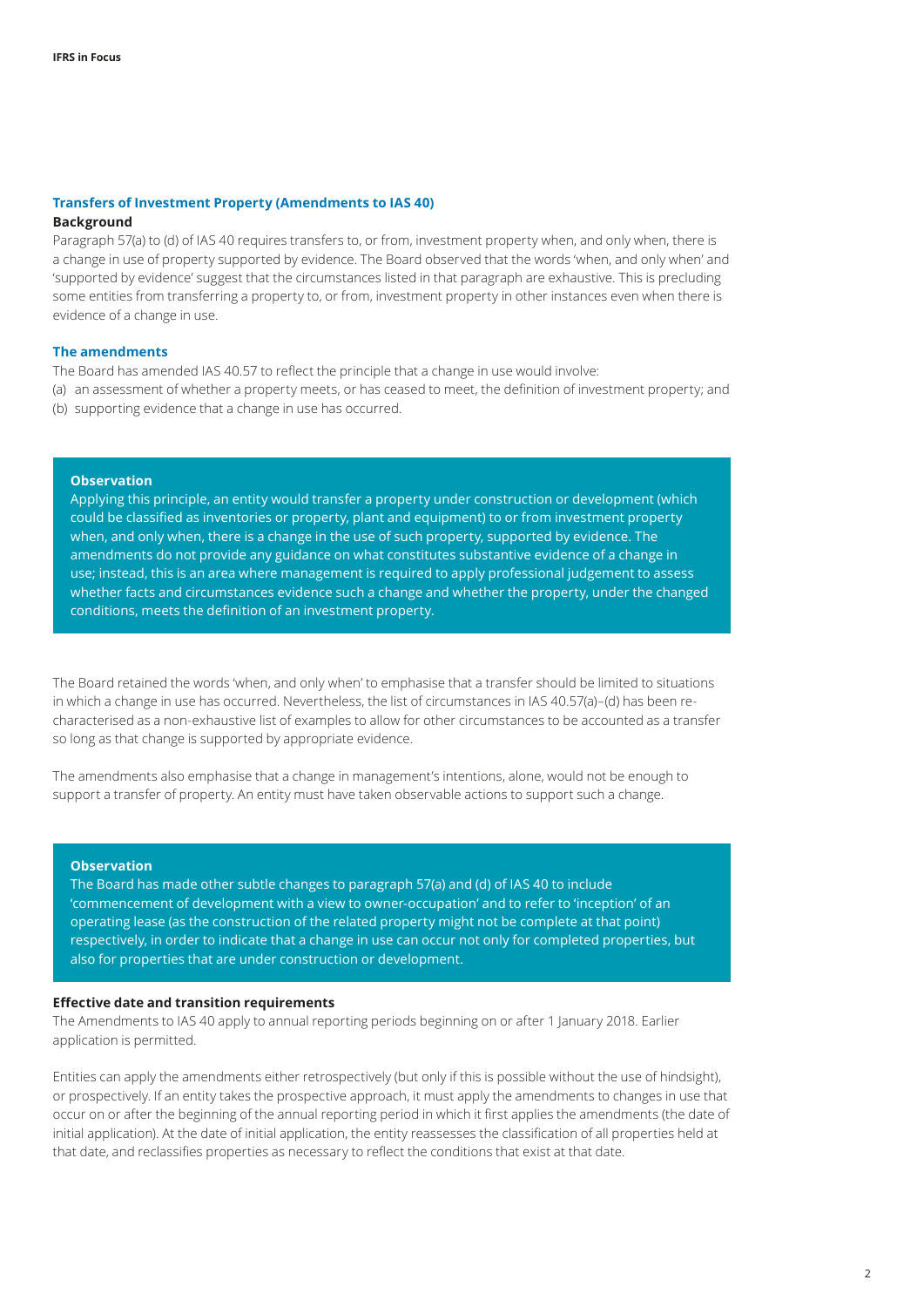#### **IFRIC 22 Foreign Currency Transactions and Advance Consideration**

IAS 21 *The Effects of Changes in Foreign Exchange Rates* requires an entity to record a transaction in a foreign currency transaction, initially, at the spot rate at "the date of the transaction." IAS 21 defines the date of the transaction as "the date on which the transaction first qualifies for recognition in accordance with IFRSs."

#### **The practice issue**

A question arose in practice about how to determine that date when an entity pays or receives consideration in advance in a foreign currency. When that happens, the normal approach is to recognise a non-monetary asset or non-monetary liability. Recognition of the related asset, expense or income comes later.

The Interpretations Committee considered whether the date of the transaction is the date of the advance payment or the later date when the related asset, expense or income (or part of it) is recognised by applying the relevant IFRS.

#### **The consensus**

The consensus reached by the Interpretations Committee was that the date of the transaction for the purpose of determining the exchange rate to use on initial recognition of the related asset, expense or income (or part of it) is the date of the advance consideration—i.e. when the non-monetary asset or non-monetary liability is recognised.

If there is more than one advance payment, or receipt, you must determine a date of the transaction for each payment or receipt of advance consideration.

#### **Effective date and transition requirements**

The Interpretation applies to annual reporting periods beginning on or after 1 January 2018. Earlier application is permitted.

Entities can elect to apply the Interpretation either retrospectively, in accordance with IAS 8 *Accounting Policies, Changes in Accounting Estimates and Errors*, or prospectively.

For those electing to apply the Interpretation prospectively, they can elect to apply it to the relevant assets, expenses and income recognised in the first set of financial statements for the reporting period in which they first apply the Interpretation or from the beginning of a prior reporting period presented as comparative information in those financial statements.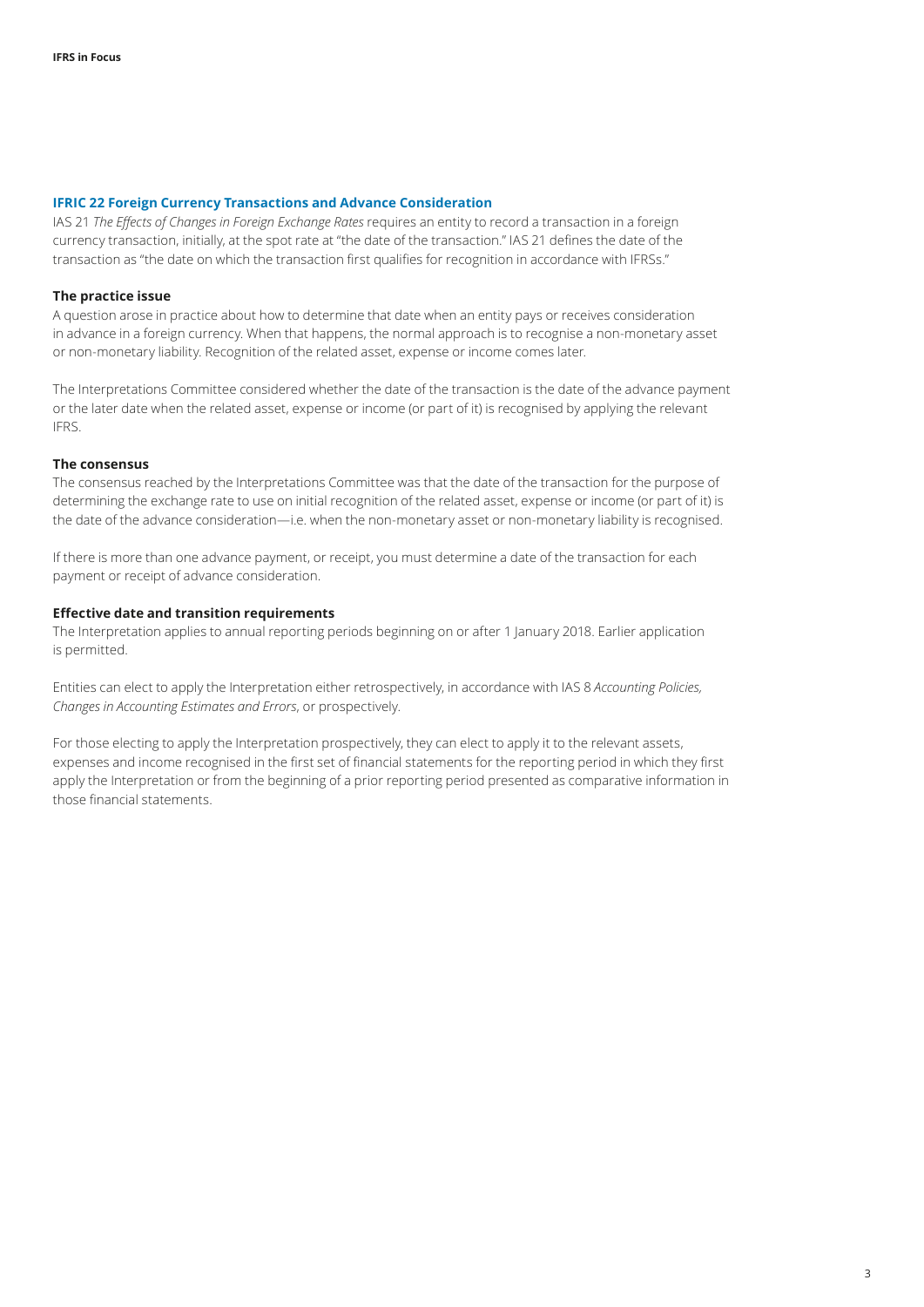### **Annual Improvements – 2014-2016 Cycle**

The latest annual improvements package amended three Standards.

| <b>Standard</b>                                                                           | <b>Subject of</b><br>amendment                                  | <b>Details</b>                                                                                                                                                                                                                                                                                                                                                     |
|-------------------------------------------------------------------------------------------|-----------------------------------------------------------------|--------------------------------------------------------------------------------------------------------------------------------------------------------------------------------------------------------------------------------------------------------------------------------------------------------------------------------------------------------------------|
| <b>IFRS 1 First-time</b><br>Adoption of<br>International Financial<br>Reporting Standards | Deletion of short-term<br>exemptions for first-time<br>adopters | The amendments delete the short-term exemptions in IFRS 1 that relate to Disclosures<br>about financial instruments (IFRS 7), Employee benefits (IAS 19) and Investment entities<br>(IFRS 12 and IAS 27).                                                                                                                                                          |
|                                                                                           |                                                                 | Paragraphs IFRS 1.E3-E7 have been deleted because they are redundant. The reporting<br>period to which the exemptions applied have already passed and as such, these<br>exemptions are no longer applicable.                                                                                                                                                       |
|                                                                                           |                                                                 | The amendments are effective for annual periods beginning on or after 1 January 2018.                                                                                                                                                                                                                                                                              |
| <b>IFRS 12 Disclosure</b><br>of Interests in<br><b>Other Entities</b>                     | of the Standard                                                 | Clarification of the scope IFRS 12 states that an entity need not provide summarised financial information for<br>interests in subsidiaries, associates or joint ventures that are classified, or included in a<br>disposal group that is classified, as held for sale (in accordance with IFRS 5 Non-current<br>Assets Held for Sale and Discontinued Operations) |
|                                                                                           |                                                                 | The amendments clarify that this is the only concession from the disclosure<br>requirements of IFRS 12 for such interests.                                                                                                                                                                                                                                         |
|                                                                                           |                                                                 | The amendments apply retrospectively and are effective for annual periods beginning<br>on or after 1 January 2017.                                                                                                                                                                                                                                                 |
| IAS 28 Investments in<br>Associates and Joint<br>Ventures                                 | Measuring an associate<br>or joint venture at<br>fair value     | The amendments clarify that the option for a venture capital organisation and other<br>similar entities to measure investments in associates and joint ventures at FVTPL is<br>available separately for each associate or joint venture, and that election should be<br>made at initial recognition of the associate or joint venture.                             |
|                                                                                           |                                                                 | In respect of the option for an entity that is not an investment entity (IE) to retain the<br>fair value measurement applied by its associates and joint ventures that are IEs when<br>applying the equity method, the amendments make a similar clarification that this<br>choice is available for each IE associate or IE joint venture.                         |
|                                                                                           |                                                                 | The amendments apply retrospectively and are effective for annual periods beginning<br>on or after 1 January 2018. Earlier application is permitted.                                                                                                                                                                                                               |